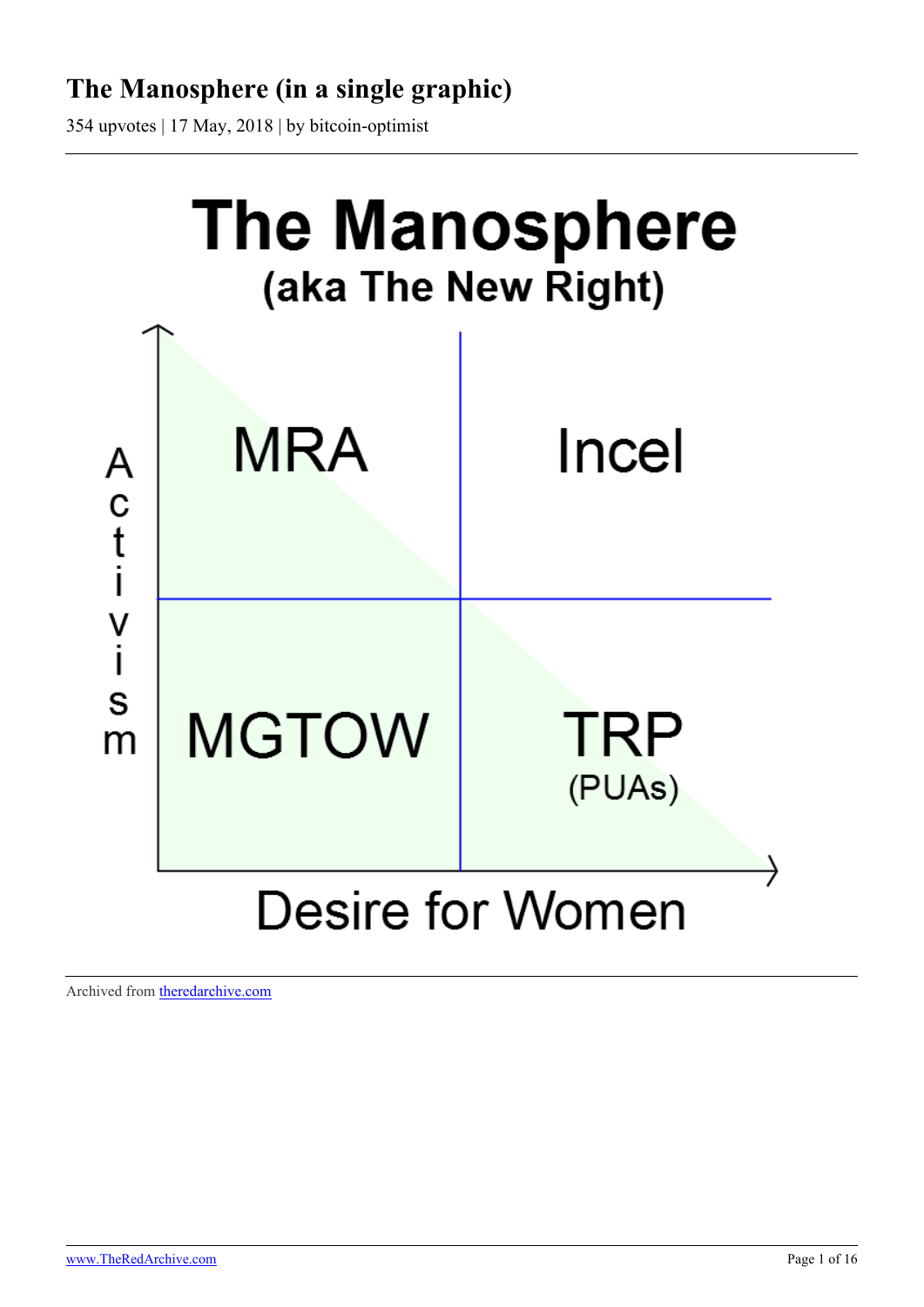## **Comments**

[methylotroph](https://old.reddit.com/user/methylotroph) • 136 points • 17 May, 2018 10:39 PM

My explaination as game theory Incel: Why can't I win the game? PUA: Here is how to win the game, buy my book to find out how! MGTOW: Yeah, I'm not playing this game. MRA: We must fix the game!

[bitcoin-optimist](https://old.reddit.com/user/bitcoin-optimist)[\[S,](https://theredarchive.com/r/MGTOW/comments/8k7g55/the_manosphere_in_a_single_graphic/) [] • 27 points • 17 May, 2018 10:51 PM /end thread That is perfect. :) [deleted] • 9 points • 18 May, 2018 02:40 AM You have me dying of laughter on the PUA part. I remember those days, oh Neil Strauss you... [0x123d](https://old.reddit.com/user/0x123d) • 5 points • 18 May, 2018 04:27 AM Whatever happened to Mystery? Still in the asylum? [drogosan](https://old.reddit.com/user/drogosan) • 2 points • 18 May, 2018 08:52 AM Last I heard from a few years ago, he lost custody of his kid(s), was paying child support, and moaned alot on Facebook. He's not in a good place. [deleted] • 1 point • 19 May, 2018 02:48 AM Simping for a chick and her daughter. [SirNecroKnight](https://old.reddit.com/user/SirNecroKnight) • 6 points • 18 May, 2018 02:03 AM  $\land$  This. Just stop at the MGTOW part though. :) [LuvMeTendieLuvMeTrue](https://old.reddit.com/user/LuvMeTendieLuvMeTrue) • 5 points • 18 May, 2018 05:13 AM Good analogy! I've imagined it's like a soccer game (somehow that's how the image came to me) It's thots on the other team and men on the other. There are these chads who score well and there are these incels who don't. MGTOW don't play or spectate.

[Hypogamy](https://old.reddit.com/user/Hypogamy) • 76 points • 17 May, 2018 08:28 PM

Shouldn't the graphic be spherical? Or is it just the manogrid?

[bitcoin-optimist](https://old.reddit.com/user/bitcoin-optimist) $[S, \Box] \cdot 45$  $[S, \Box] \cdot 45$  points  $\cdot 17$  May, 2018 08:30 PM

I vote manogrid!

[BitcoinBoffin](https://old.reddit.com/user/BitcoinBoffin) • 14 points • 17 May, 2018 10:19 PM

How about 'The Man-trix'. Also if you add some prisoner dilemma outcomes & you'll have a marriage of lifestyle strategy vs outcome.

bitcoin-optimist $[S, \Box] \cdot 7$  $[S, \Box] \cdot 7$  $[S, \Box] \cdot 7$  points  $\cdot 18$  May, 2018 12:08 AM

prisoner dilemma outcomes

[https://www.reddit.com/r/MGTOW/comments/8k7g55/the\\_manosphere\\_in\\_a\\_single\\_graphic/dz5n7n](https://www.reddit.com/r/MGTOW/comments/8k7g55/the_manosphere_in_a_single_graphic/dz5n7n1/)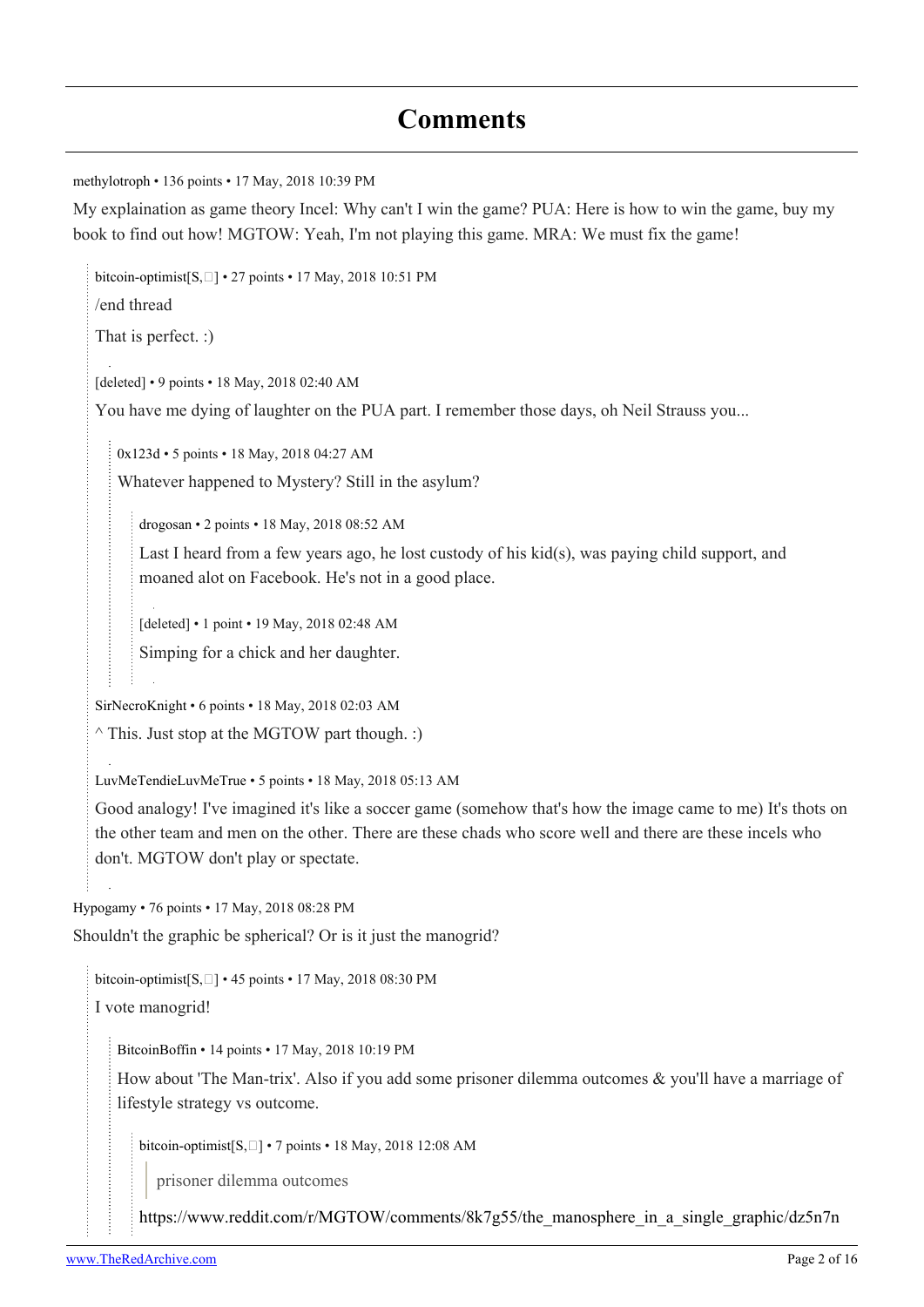$1/ \leftarrow$  $1/ \leftarrow$  This guy gets it

[BitcoinBoffin](https://old.reddit.com/user/BitcoinBoffin) • 1 point • 18 May, 2018 03:32 AM Awesome stuff.

Mojo  $666 \cdot 10$  points  $\cdot$  17 May, 2018 08:59 PM You want the graph to look like a woman? :

[bitcoin-optimist](https://old.reddit.com/user/bitcoin-optimist)[\[S](https://theredarchive.com/r/MGTOW/comments/8k7g55/the_manosphere_in_a_single_graphic/),  $\square$ [\]](https://theredarchive.com/user/bitcoin-optimist) • 66 points • 17 May, 2018 08:26 PM\*

#### [Updated 2018.05.18 Image](https://i.imgur.com/7yXAbDm.png)

Now that a month has passed I feel I have a better sense of all the different sub-cultures and groups that exist in the manosphere manogrid. Talking with a friend who writes for a living I mentioned MGTOW and he immediately said, "You mean those incel guys like that unstable fanatic who attacked the people in Toronto?"

I took a deep breath and said, "No, incels are people who are involuntarily celibate. Some are more radicalized than others. MGTOW means exactly what it stands for -- men going their own way."

Chatting for about an hour he gave me the perspective from a university course he took on gender studies (yes yes I know it's mockable but he is a bit of a lady's man and was mainly using it to pick up chicks when we were both still in college). All in all we had a rather illuminating conversation and he was able to give me the scholarly perspective of the different waves of feminism and how they changed with time.

Once he filled me in on the broad sketches of his background he shared what he knew about the manosphere, or meninists as he called the entire movement, and how he saw it mainly as a focus on men's rights and the political implications of male rights. His tone was surprisingly sympathetic since his father lost custody of his half-sisters when he was just a child. By his description his father's first wife had no job, or even the prospects of a job, and failed to meet the court's imposed test to prove she was a capable parent, yet somehow she elicited the judge's sympathy and managed to get custody.

Somewhere at this point I told him I consider myself MGTOW and have no desire to get involved in any of the politics. Discussing the different factions by the end of the conversation we agreed there were basically four camps and they were organized along 2 different axes: **activists** and **the degree of desire for female companionship**.

Viewing it in this light it seems like we can look at Men's Rights Activists (MRAs), Involuntary Celibates (Incels), Men Going Their Own Way (MGTOW), and The Red Pill / Pick Up Artists (TRP/PUA) as existing in four distinct quadrants in relationship to these axises.

The MRAs are sick of feminism and the hysterical tone of media outlets advocating for women's issues when men are suffering as much, if not more, than women in many areas.

Incels want female companionship, but feel completely abandoned by society. This sense of betrayal has resulted in radicalized acts by the likes of Elliot Rodgers and Alek Minassian.

MGTOW guys like us just want to be left the hell alone and are happy to have a laugh here or there pointing out the shittiness of modern gender dynamics.

TRP/PUAs are just looking to get as much action as they can before the whole game blows up in everyone's faces.

After our conversation I quickly put this graphic together because I figure it might help explain the broad landscape of what's happening in the manogrid so we don't all get typecast as incels and further pigeonholed as a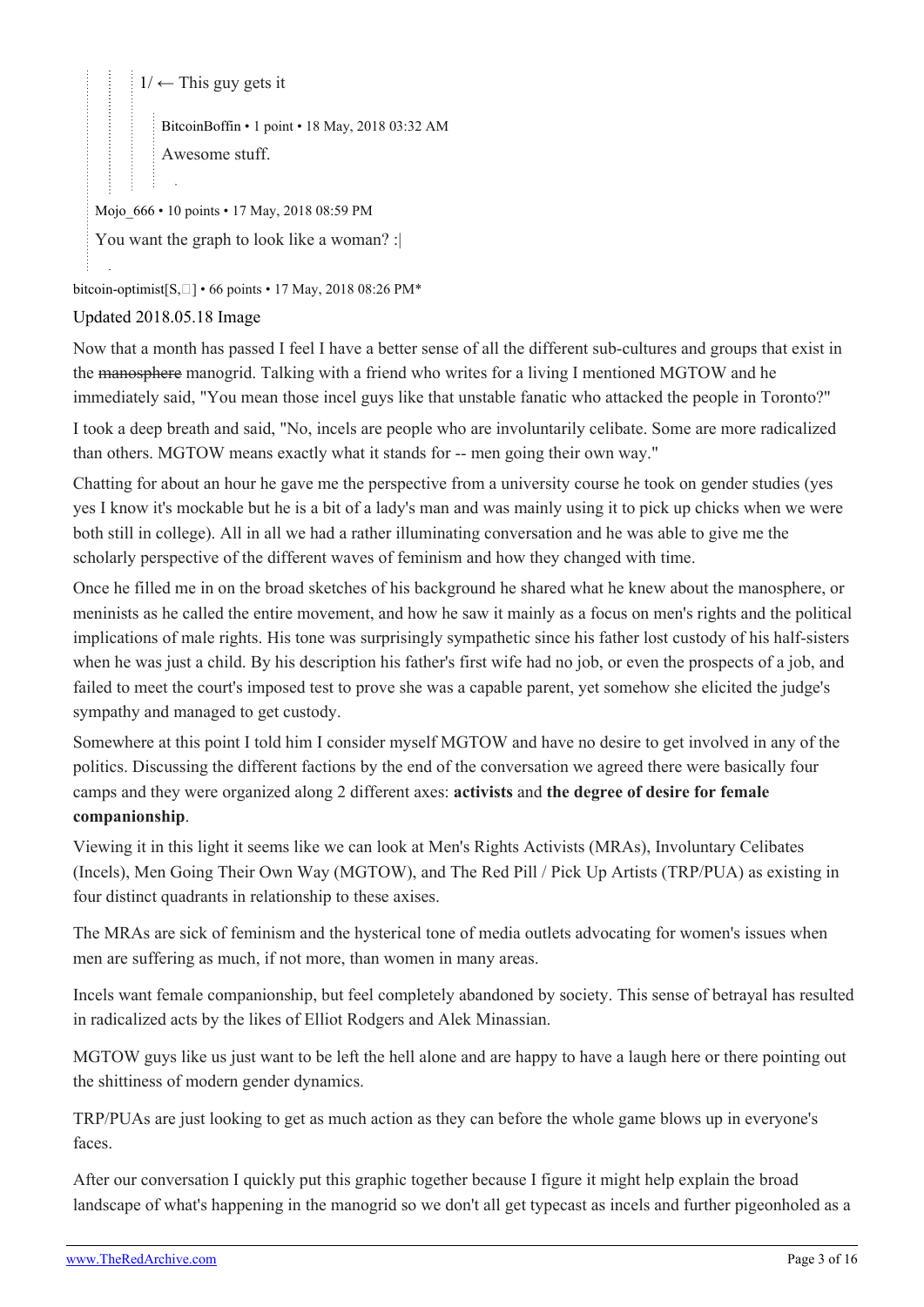group of radicals that needs to be silenced.

We are the exact opposite of that. We are just guys who want to be left the fuck alone.

[DangZagnut](https://old.reddit.com/user/DangZagnut) • 37 points • 17 May, 2018 08:55 PM

That's a nice write up. But you left out that girls have cooties.

bitcoin-optimist $[S, \Box] \cdot 15$  $[S, \Box] \cdot 15$  $[S, \Box] \cdot 15$  points  $\cdot 17$  May, 2018 09:18 PM

Damn, I knew I missed something. :)

[deleted] • 4 points • 18 May, 2018 02:39 AM

The dirtiest place in the world, is a girl's mouth.

[zyk0s](https://old.reddit.com/user/zyk0s) • 8 points • 18 May, 2018 12:43 AM

Instead of "activism", maybe call the axis something like "social focus" or "desire for social change". Incels aren't really activists, as someone else pointed out. Also, PUAs are quite different from TRP, they don't even belong in the picture. They are satisfied with superficial tricks, and don't really dare to break from the narrative.

[drogosan](https://old.reddit.com/user/drogosan) • 1 point • 18 May, 2018 08:56 AM

Yeah, alot of PUAs are "blue-pilled" and in it for a LTR/marriage.

Pellaeon redpill • 1 point • 18 May, 2018 06:38 PM

PUAs are quite different from TRP

Not really. TRP focuses more on looks, PUAs focus more on "game." They are both subsets of the same philosophy of "improve and pursue women."

[PoodankMcGee](https://old.reddit.com/user/PoodankMcGee) • 4 points • 17 May, 2018 10:24 PM

Hmm all in all an interesting discussion Im not sure i would necessarily characterize incels as activist though.

The black pill usually implies that everything is hopeless and that it is impossible to change society, which will never be sympathetic to men's issues. So i dont think incels are sympathetic at all actually even though you get crazy shooters from time to time.

[ProdigalPlaneswalker](https://old.reddit.com/user/ProdigalPlaneswalker) • 3 points • 18 May, 2018 02:23 AM

incels as activist

activism via white knighting

[trseeker](https://old.reddit.com/user/trseeker) • 5 points • 17 May, 2018 11:14 PM

Well written.

[AlexiLaIas](https://old.reddit.com/user/AlexiLaIas) • 30 points • 17 May, 2018 10:28 PM

"The new right". And thus why men's rights and interests are marginalized. Because people will assume this is a group composed of angry right wingers rather than men of all political persuasion ready to call bs on this feminist discourse.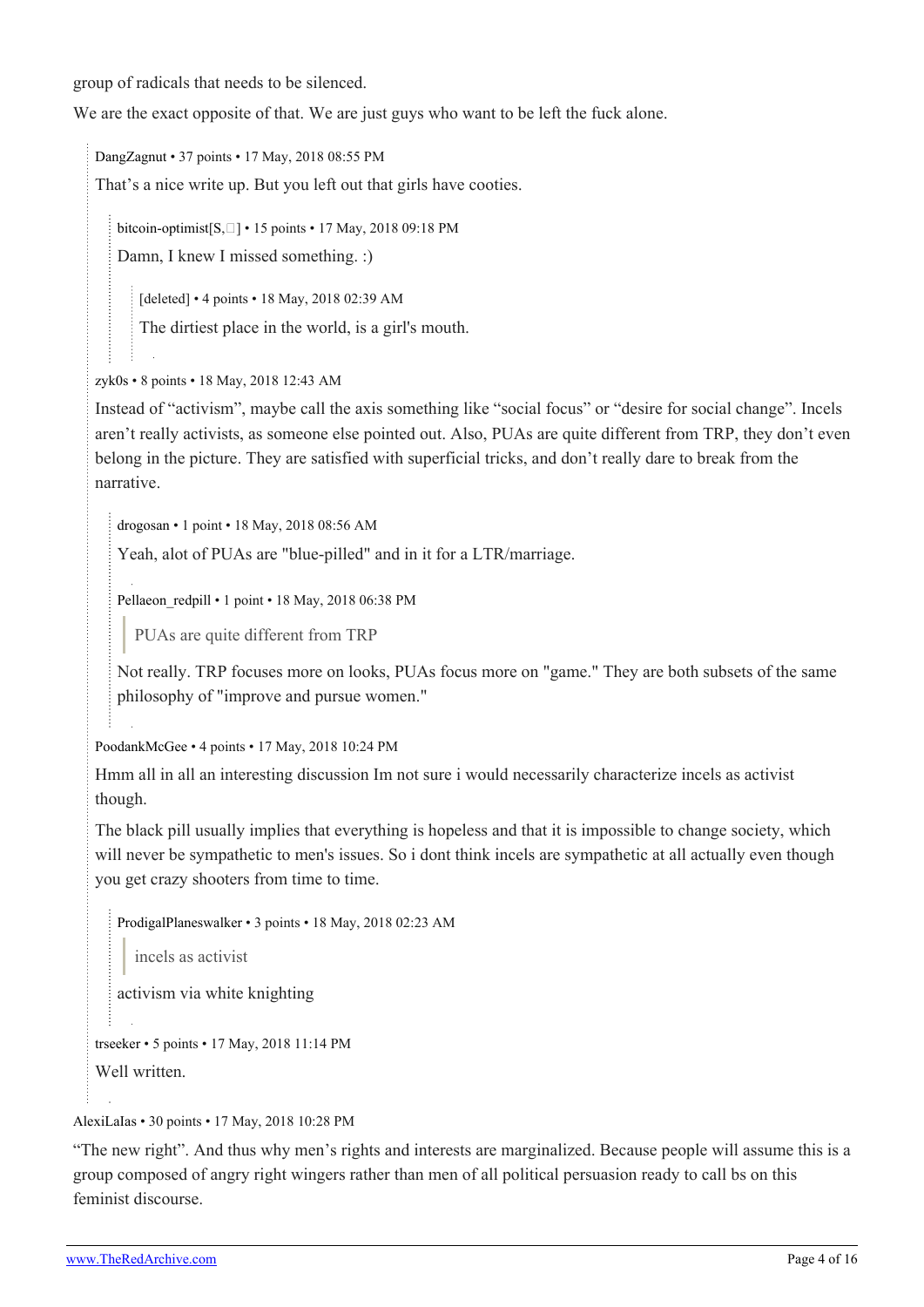And if you believe the right wing stands for men's rights let me just point you to: 1) no abortions 2) monogamous marriages the only form of sex that women will partake in, no fun, just sex in exchange for a lifetime burden 3) the man is expendable in war, the woman is the precious one (Giuliani) 4) women must be sheltered and cared for in a divorce/alimony/domestic dispute 5) police and military chads (the favored political upper class of the right) ready to be a hero for your beknighted woman and put you under arrest and 6) they were always willing to believe the false rape claims years and years ago provided it involved a man of color.

If you want to cluster around "the New right" a.k.a., a bunch of angry skinheads who lead torch marches to protect confederate statues and desperately need their rifles in bars, strip clubs, elementary schools and college campuses, don't be surprised if men's interests get brushed off as a fringe issue only of a concern to the fringes rather than being a mainstream discussion.

[double-happiness](https://old.reddit.com/user/double-happiness) • 9 points • 17 May, 2018 10:42 PM

Plus, there is a big crossover between race and men's issues, what with false accusations, incarceration, and single motherhood all affecting black men and boys disproportionately.

[deleted] • 2 points • 18 May, 2018 07:08 AM

Democrats in the 2000s are to white women what Democrats in the 1800s were to white men.

[bitcoin-optimist](https://old.reddit.com/user/bitcoin-optimist)[\[S,](https://theredarchive.com/r/MGTOW/comments/8k7g55/the_manosphere_in_a_single_graphic/)  $\square$ ] • 2 points • 18 May, 2018 12:25 AM\*

This is an issue that affects the entire gamut of the political spectrum. There are guys who are perfectly okay with cuckoldry and they tend to stay with left leaning feminism ideology that says women should be able to do whatever the hell they want (I know a few of these and it makes me fucking gag). Guys who see how messed up this is look for alternatives. The only alternatives that exist are in traditional value systems. The result is that it pulls those of us who are left more right (hence the "new/alt right" label). That is actually a good thing because it creates a more moderate climate where people can see the value of a viewpoint that they once rejected.

[RK21001](https://old.reddit.com/user/RK21001) • 1 point • 18 May, 2018 03:27 AM

Yeah because everyone who supports the right to own guns is a Nazi. You're a fucking tool.

[AlexiLaIas](https://old.reddit.com/user/AlexiLaIas) • 1 point • 18 May, 2018 03:51 AM

Mature and thoughtful responses all around you while you wade in with inarticulate emotional blather, get yourself all worked up and demonstrate how thoroughly triggered you were by what I wrote. Hose yourself down and give it a big boy try to do better next time.

[RK21001](https://old.reddit.com/user/RK21001) • 1 point • 18 May, 2018 04:12 AM

It was very articulate. You are a tool. Nay, a fucking tool.

[deleted] • 2 points • 18 May, 2018 05:13 AM

Yeah, you do not have to be "rightist" in any way to be MGTOW. There are people on this sub from *every* geographical location, region, political spectrum and ethnicity.

[Pellaeon\\_redpill](https://old.reddit.com/user/Pellaeon_redpill) • 2 points • 18 May, 2018 06:47 PM

"The new right". And thus why men's rights and interests are marginalized.

Symptom rather than the cause. Men's rights and interests are marginalized because of the gynocentric bias that humans have evolved. It takes conscious effort to fight it, and society is currently aligned to inflame it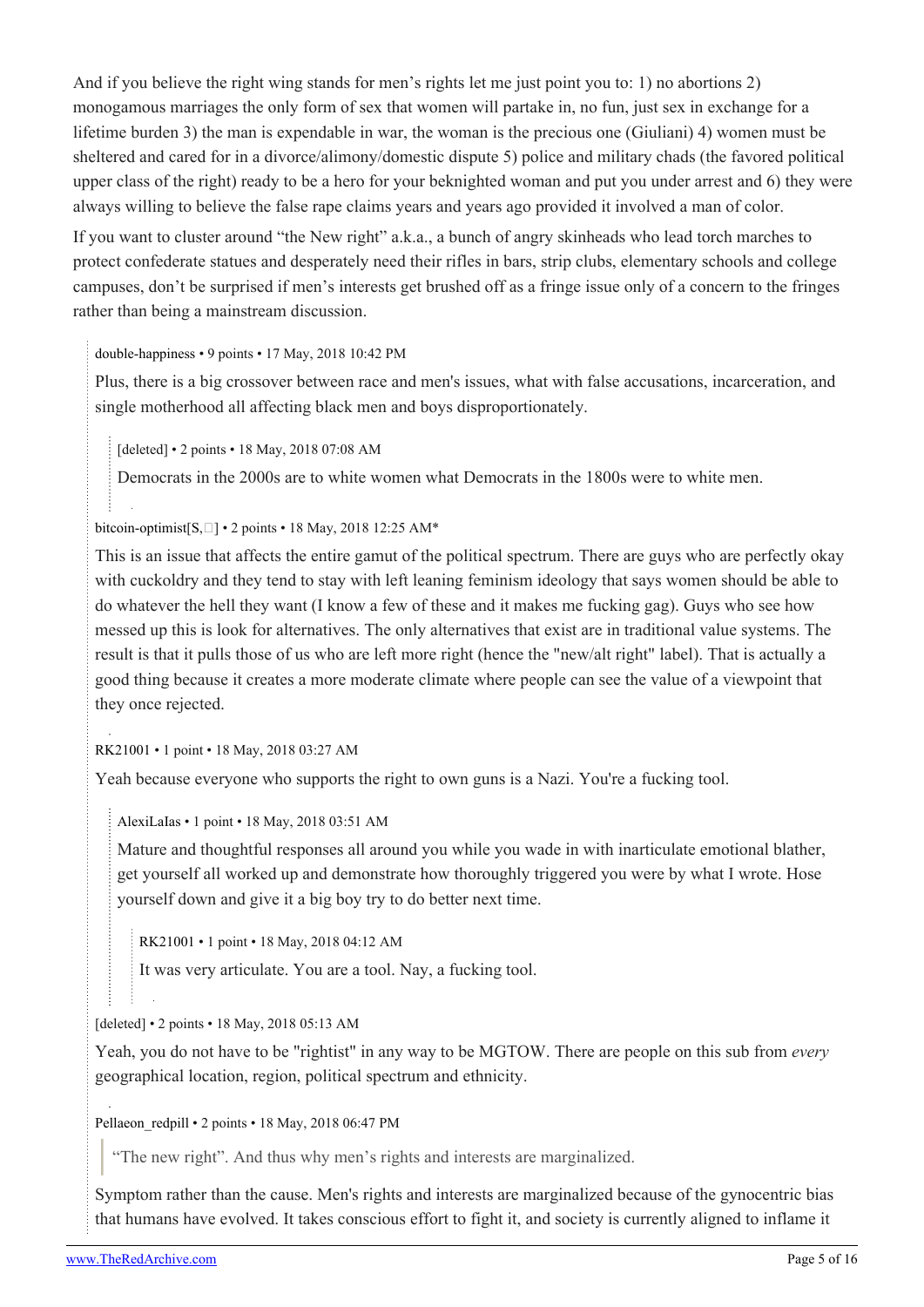instead.

[deleted] • 20 points • 17 May, 2018 11:07 PM\*

I dig it, but I would have said "Pursuit of women" rather than "Desire for Women".

[bitcoin-optimist](https://old.reddit.com/user/bitcoin-optimist) $[S, \Box] \cdot 14$  $[S, \Box] \cdot 14$  points  $\cdot 17$  May, 2018 11:17 PM

Thank you, that is exactly the kind of feedback I was looking for. I think you are right. It fits better. Pursuit is a more conscious behavior than desire. Not to mention if the terms were better more MGTOW men would pursue women because the desire is there it's just kept in check.

[deleted] • 4 points • 17 May, 2018 11:55 PM

Happy to contribute!

[Pellaeon\\_redpill](https://old.reddit.com/user/Pellaeon_redpill) • 1 point • 18 May, 2018 06:44 PM

I dig it, but I would have said "Pursuit of women" rather than "Desire for Women".

Incels don't really pursue - their whole philosophy revolves around giving up hope. I don't know of a good replacement term, but it would be something that means "judges a man's value by his attractiveness to women".

Gynocentrism perhaps?

Even then, there are many gynocentric MRAs, they just operate more on not offending women's feelz than judging a man by his lay count.

[deleted] • 20 points • 17 May, 2018 10:40 PM

lolwhat?

the manosphere isn't conservative/right. it's mainly just anti-left.

[trseeker](https://old.reddit.com/user/trseeker) • 17 points • 17 May, 2018 11:16 PM

anti-"progressive" may be more accurate. With "progressive" of course being between quotation marks.

```
[deleted] • 13 points • 17 May, 2018 11:46 PM
anti-regressive
```
[trseeker](https://old.reddit.com/user/trseeker) • 3 points • 17 May, 2018 11:52 PM

Yes, however, the "progressive" control of the narrative have already co-opted the meaning of that phrase to indicate those on the "right."

So in passing many (especially "progressives.") will just assume "regressive" means "right."

And thus "anti-regressive" will come to mean "anti-right" in their mind.

[deleted] • 2 points • 18 May, 2018 02:41 AM

Well-put!

[TheGillos](https://old.reddit.com/user/TheGillos) • 12 points • 18 May, 2018 12:28 AM

MGTOW is apolitical.

[Throwawayforinsaniti](https://old.reddit.com/user/Throwawayforinsaniti) • 2 points • 18 May, 2018 07:44 AM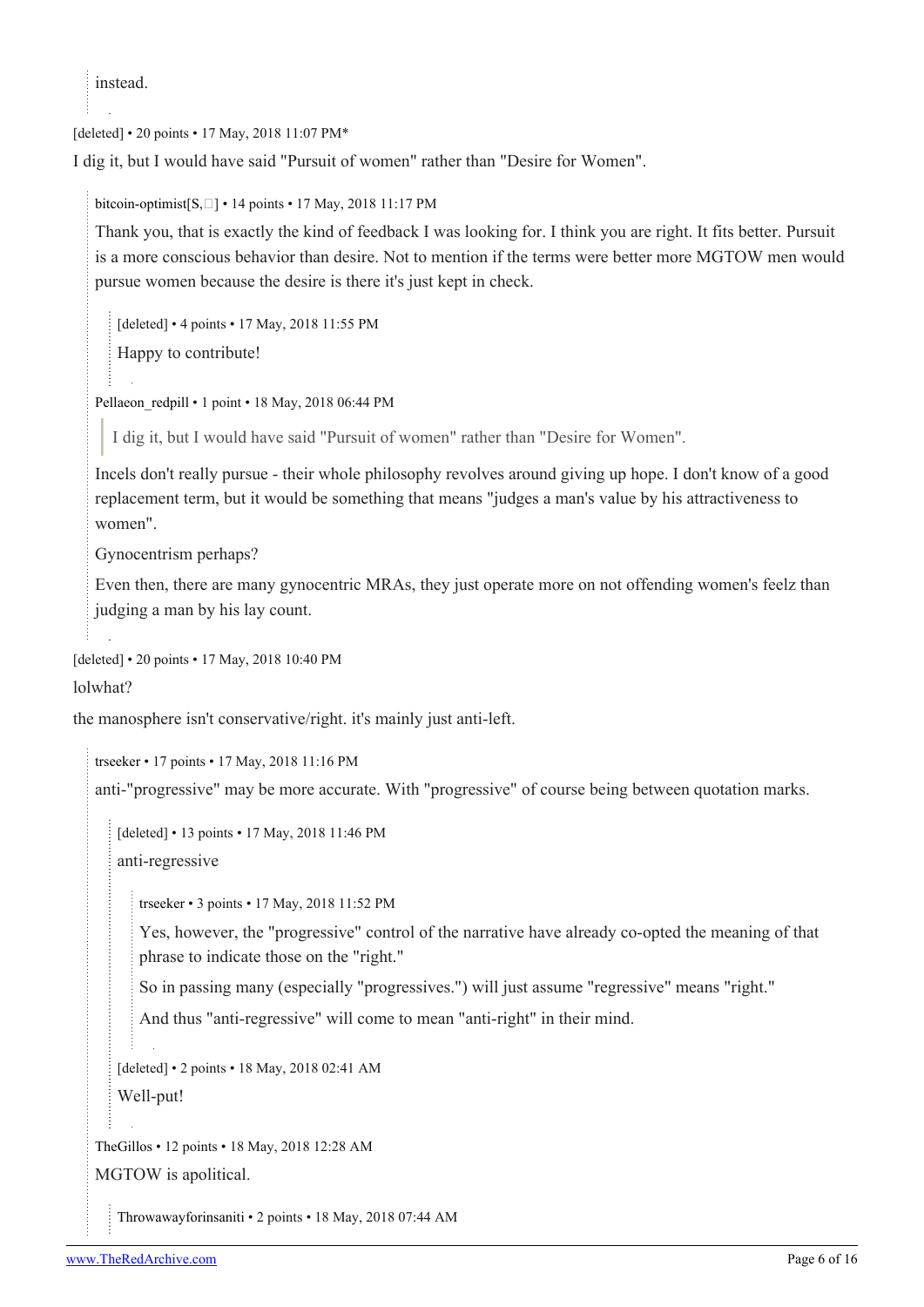I lean more lefty myself, but then I believe in the Second Amendment and in broader individual rights while also believing a solid social support structure is crucial for a functioning capitalist economy to maintain itself. If there were a viable Third Party, I'd be for it, but as much as I hate the democrats, I generally prefer them to the republicans. I voted for Bernie because he seemed like a safer middle ground that the D's and R's could both be unhappy about.

[bitcoin-optimist](https://old.reddit.com/user/bitcoin-optimist) $[S, \Box] \cdot 2$  $[S, \Box] \cdot 2$  points  $\cdot 17$  May, 2018 11:29 PM

I mean right in the broadest sense imaginable [\(in terms of percentage of government control including no](https://i.imgur.com/HI3mg9G.jpg) [government, anarchy, libertarianism, all the way to today's GOP\)](https://i.imgur.com/HI3mg9G.jpg). There is probably even a bit of overlap into today's moderates.

[deleted] • 5 points • 17 May, 2018 11:52 PM libertarians are moderates

bitcoin-optimist $[S, \Box]$  $[S, \Box]$  $[S, \Box]$  • 4 points • 17 May, 2018 11:56 PM

Some are, I like most libertarian principles. However others are more extreme than others. [Roger, for](https://bitcoinmagazine.com/articles/interview-roger-ver-his-plans-start-new-libertarian-country/) [example, might disagree.](https://bitcoinmagazine.com/articles/interview-roger-ver-his-plans-start-new-libertarian-country/) :)

[deleted] • 2 points • 18 May, 2018 05:16 AM\*

Interesting infograph.

There are MGTOW from the "Europe" part of that spectrum. And monarchies too.

Also calling monarchies *in Europe* "100% rule by one" is really asinine. No kings or royalty have any sort of real power in Europe. All of them are democracies, with a spice of nostalgia to old monarchies. All honest monarchies with dictators were disposed of in the 19th and 20th century, the ones left "standing" did so because they gave up all their real power to other parts of the government.

[bitcoin-optimist\[](https://old.reddit.com/user/bitcoin-optimist)[S](https://theredarchive.com/r/MGTOW/comments/8k7g55/the_manosphere_in_a_single_graphic/), [] • 1 point • 18 May, 2018 05:20 AM\*

Yep, I know I used to be much further left and am more center left now. [This explains what I was](https://www.reddit.com/r/MGTOW/comments/8k7g55/the_manosphere_in_a_single_graphic/dz5j04l/#dz5j04l) [getting at in more detail.](https://www.reddit.com/r/MGTOW/comments/8k7g55/the_manosphere_in_a_single_graphic/dz5j04l/#dz5j04l) Also the diagram isn't saying a modern European country like the United Kingdom is a pure monarchy. It is showing at one point there *was* rule by one in Britain. The graph is illustrating what complete government control looks like (100%) versus no government (0%). It does this by comparing numerous places and time periods and contrasts this to left versus right.

[deleted] • 1 point • 18 May, 2018 05:59 AM

Hmm alright. Still slightly misleading though, present is kind of implied to me unless stated otherwise.

[RetiSetGo](https://old.reddit.com/user/RetiSetGo) • 15 points • 17 May, 2018 11:52 PM

MGTOW isn't right-wing, or even politically slanted in general. Anyone who's a rational man is welcome.

[deleted] • 5 points • 18 May, 2018 12:01 AM

Totally agree. This kind of bullshit is actually what is going to stigmatize this concept. Being MGTOW is a concept and not a movement and shouldn't even be on this grid of all things in the first place---and id it were, then it woud be a smaller square anyway.

The fact that this overall topic is being up voted is ridiculous. Heck, this is borderline unhinged cringe.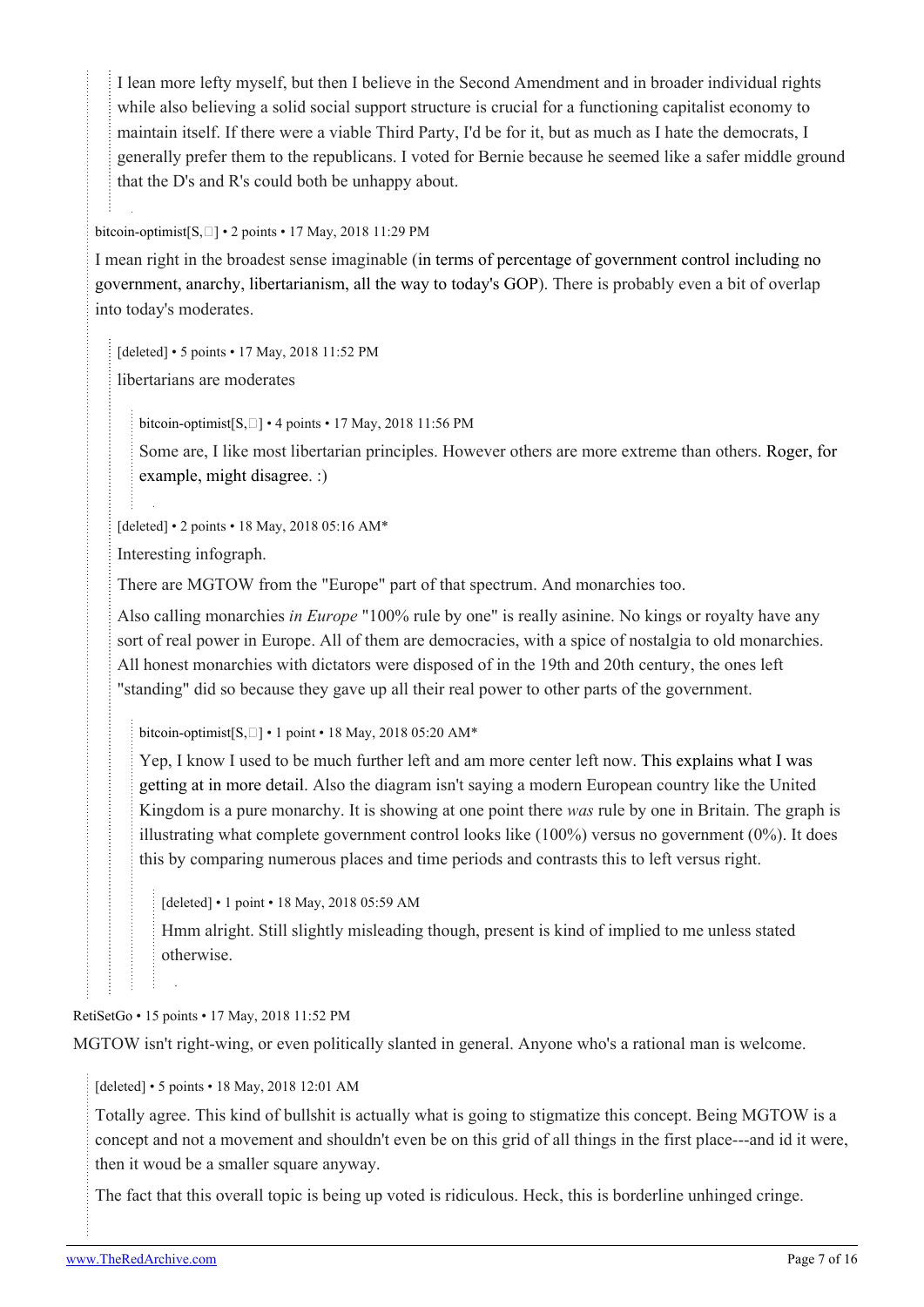bitcoin-optimist $[S, \Box] \cdot 1$  $[S, \Box] \cdot 1$  $[S, \Box] \cdot 1$  point  $\cdot 18$  May, 2018 01:33 AM\*

MGTOW is a concept and not a movement

I'd say the red pill is a concept with a set of assorted facts that have been tried and tested. MGTOW is a way of being with a set of assorted philosophies. The word "movement" is more used as a way to refer to the group of people who identify with self-oriented goals with no imposition or commitments on their time in a LTR relationship.

A person can be a Buddhist for example and never go to a temple. Or take bitcoin. Some people use bitcoin purely as a savings vehicle. Others like it because of the technology and societal implications. Yet others use it as a way to create digital graffiti on the chain. They are all still part of the bitcoin movement by virtue of using the technology.

"Movement" doesn't have to imply activism. That is the reason for the one axis to separate that connotation. MGTOW isn't about being like everyone else in a group. It's just doing whatever works for you without letting a woman tie you down or control you by being aware of certain behaviors that are common to women.

[BitcoinBoffin](https://old.reddit.com/user/BitcoinBoffin) • 2 points • 18 May, 2018 01:14 PM

Bitcoin is to fiat, what MGTOW is to gynocentrism. A wealth preservation vehicle that floats on an ocean of devaluation. And only gets more valuable as a strategy as trust exits the system.

[bitcoin-optimist](https://old.reddit.com/user/bitcoin-optimist) $[S, \Box] \cdot 1$  $[S, \Box] \cdot 1$  $[S, \Box] \cdot 1$  $[S, \Box] \cdot 1$  point  $\cdot 18$  May, 2018 02:34 PM

Gresham's Law. ;)

[deleted] • 1 point • 26 May, 2018 08:39 AM

this sub is a loose example of a movement while MGTOW is the concept (idea)

You are mixing up terminology and definition here if I may point that out.

[methylotroph](https://old.reddit.com/user/methylotroph) • 12 points • 17 May, 2018 09:55 PM

Wait a minute is the incels running people over with their cars counted as "Activism" because I would think incels are not very active, if anything the PUAs out ther peecocking are more active.

[deleted] 17 May, 2018 10:29 PM

[deleted]

[deleted] • 4 points • 17 May, 2018 10:32 PM

I see now. Makes sense.

[BitcoinBoffin](https://old.reddit.com/user/BitcoinBoffin) • 4 points • 18 May, 2018 05:54 AM

Good point. MGTOW is only now possible because of feminism. Traditionalism wouldn't of stood for male individuality on scale without the mass movement of female shittiness to point to as a valid excuse.

[deleted] • 5 points • 18 May, 2018 07:03 AM

I think MGTOW was always *possible*. Look at Tesla. Modern feminism just made it a much more obvious choice.

[deleted] • 5 points • 17 May, 2018 10:23 PM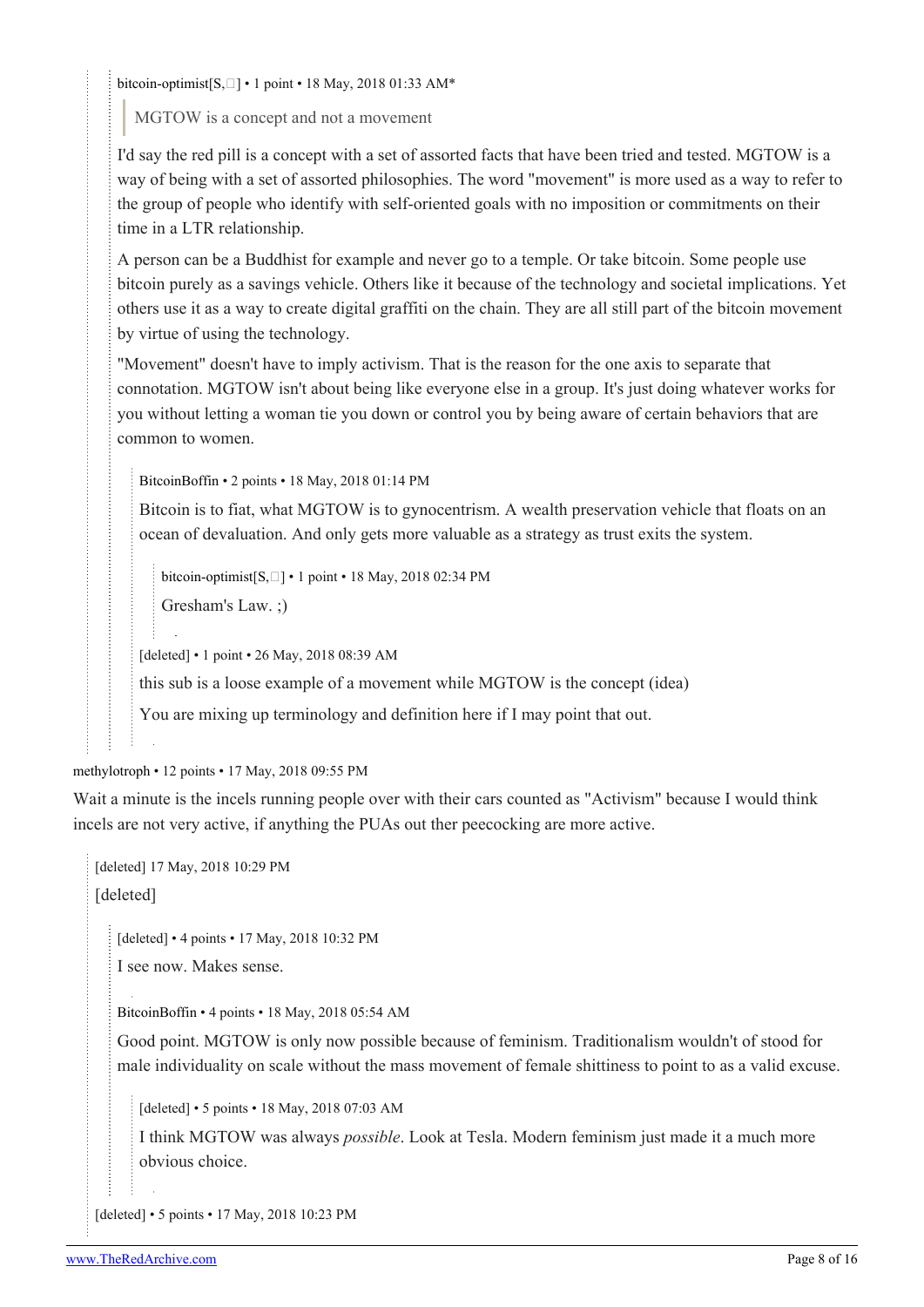I was thinking the same thing.

Though perhaps *radical* activism?

[methylotroph](https://old.reddit.com/user/methylotroph) • 3 points • 17 May, 2018 10:27 PM

Maybe activism should he quantified has how much you are "willing to do to try to change society"?

[deleted] • 2 points • 17 May, 2018 10:31 PM

That could be it as well. Either way, I'm not complaining; I think this presentation is fairly accurate.

[methylotroph](https://old.reddit.com/user/methylotroph) • 3 points • 17 May, 2018 10:32 PM Me too.

[deleted] • 11 points • 17 May, 2018 08:40 PM

The new right? Stupid.

[bitcoin-optimist](https://old.reddit.com/user/bitcoin-optimist) $[S, \Box]$  $[S, \Box]$  • -4 points • 17 May, 2018 08:43 PM

It is mainly a right leaning movement. I see lots of elements of the alt-right in all this, but I suspect it will start pulling it in lots of left leaning guys as well even though the whole thing is founded on traditionalist values which is primarily a right leaning philosophy.

[deleted] 17 May, 2018 09:29 PM\*

[deleted]

[Lavochkin8102](https://old.reddit.com/user/Lavochkin8102) • 15 points • 17 May, 2018 09:47 PM

Yup, social democrat here (centre left) but for some reason old friends are now accusing me of being a liberal (centre right) or worse.. :(

[bitcoin-optimist](https://old.reddit.com/user/bitcoin-optimist) $[S, \Box] \cdot 5$  $[S, \Box] \cdot 5$  $[S, \Box] \cdot 5$  $[S, \Box] \cdot 5$  points  $\cdot 17$  May, 2018 10:19 PM

Welcome to the club, that is half of why I'd like to better get my arms around this bear to better explain that I'm not some horrible monster who wants to subject people to indentured servitude. Pointing out the insane double standards though and the way men are regularly treated like shit apparently doesn't inspire calls for greater equity the same as it does with the feminist circle jerk.

[deleted] 17 May, 2018 11:17 PM\* [deleted]

[Lavochkin8102](https://old.reddit.com/user/Lavochkin8102) • 2 points • 18 May, 2018 12:02 AM

Wanna make something of it? :) <https://i.redd.it/42lsgjzozrn01.jpg>

bitcoin-optimist $[S, \Box] \cdot 7$  $[S, \Box] \cdot 7$  $[S, \Box] \cdot 7$  points  $\cdot 17$  May, 2018 09:55 PM\*

Center-left myself. The one common theme in all this is a desire to return to traditional values in gender relations. I don't think anyone would say the MRA is a leftist movement for example.

Even personally, ten years ago if you had asked me what I thought about traditional value systems and whether men should have greater control over their families and wives, I would have said you were a barbarian. My viewpoint has veered much more right mainly because my personal observations have proven time and again that women are taking advantage of men while playing the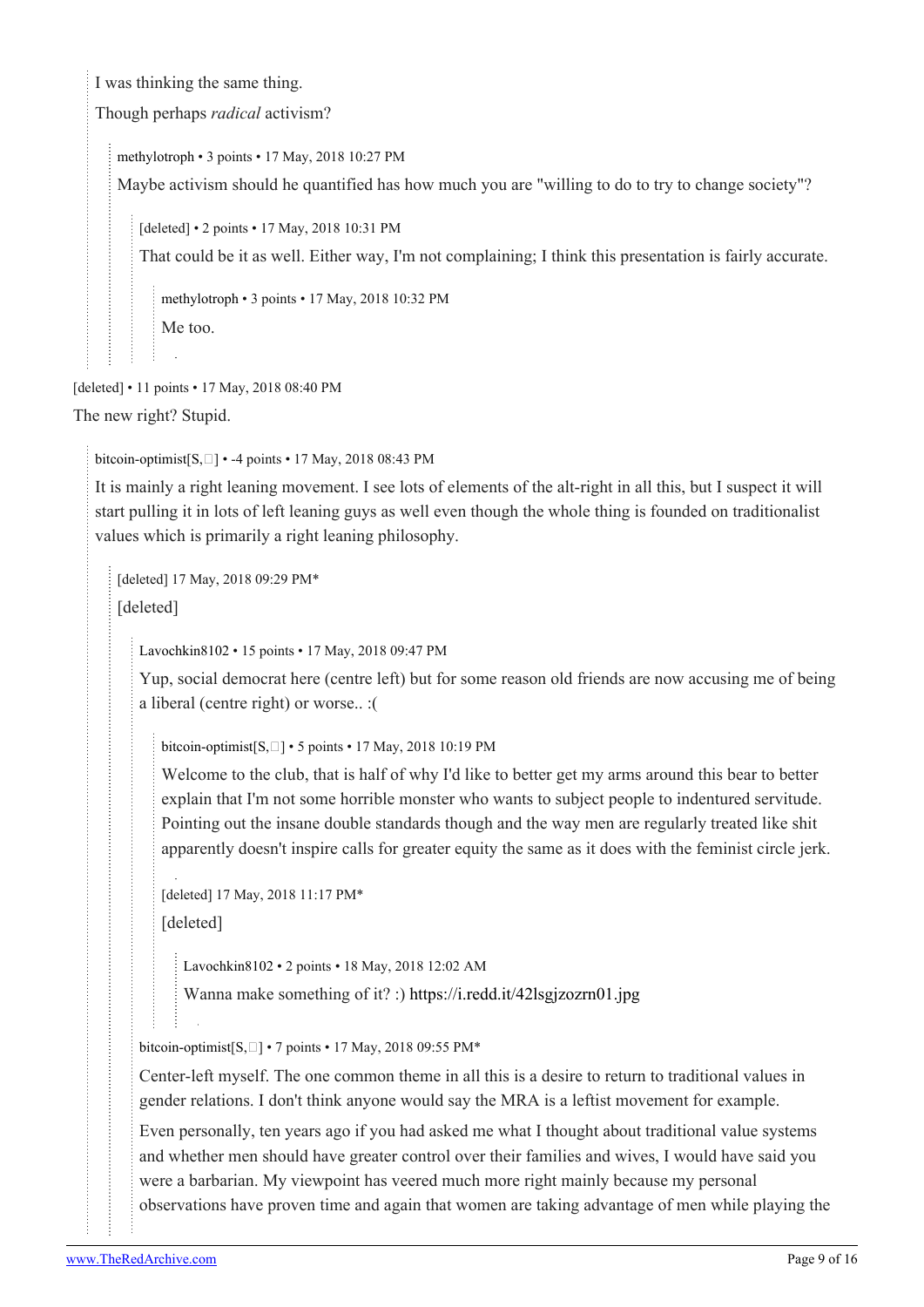victim card.

The alt-right largely consists of people who feel like everything is rigged against them (the economy, employment, social standing, political involvement, government lies, etc). Alt just means alternative as compared to the normal paleoconservative ethos spanning all the way to the neoconservative ideology.

The "altness" of the alt-right is still being defined and I have noticed a large number of alt-righters (people on websites like Above Top Secret or [/r/conspiracy\)](https://theredarchive.com/r/conspiracy) overlap with men's rights issues and the same kinds of traditional values that come up in MGTOW discussions. I strongly suspect a whole new right movement is forming and we are just starting to understand what that is exactly.

[deleted] • 1 point • 18 May, 2018 05:29 AM\*

Even personally, ten years ago if you had asked me what I thought about traditional value systems and whether men should have greater control over their families and wives, I would have said you were a barbarian. My viewpoint has veered much more right mainly because my personal observations have proven time and again that women are taking advantage of men while playing the victim card.

I might agree about women playing the victim card, but the solution is not having the government regulate it. Relationships with women were universally bad throughout history, regardless of approaches. The solution is GYOW, not political reforms.

Legislation to "fix" the problem is just treating the symptoms.

[bitcoin-optimist](https://old.reddit.com/user/bitcoin-optimist)[\[S,](https://theredarchive.com/r/MGTOW/comments/8k7g55/the_manosphere_in_a_single_graphic/)] • 1 point • 18 May, 2018 05:40 AM

I don't disagree. The left-leaning approach encourages people to do whatever suits them (polyamory, female heads of households, genderfluid/trans/wtfever, etc). The point is men are wanting more traditional relationships which is more of a right leaning mindset. Hence "the new right." It's an expansion of right ideals and values into a category that previously wouldn't have even been considered by socially left demographics.

[RiceballonRage](https://old.reddit.com/user/RiceballonRage) • 3 points • 17 May, 2018 09:46 PM

The red pill philosophy is leaning toward individualism so it is leaning toward the right, some might be alt right. I'm sure there are left leaning mgtow but I think those are the minorities.

[Helikzhan](https://old.reddit.com/user/Helikzhan) • 5 points • 17 May, 2018 09:50 PM

To the loons giving the left a bad name anyone who wants individual liberty is a Nazi. Idiocracy invaded the left a generation ago. It won't recover.

[methylotroph](https://old.reddit.com/user/methylotroph) • 4 points • 17 May, 2018 10:03 PM

Being for universal healthcare, free higher education, a living wag, etc, a strong social safety net so that the masses don't revolt and destroy everything... does not mean one is against individualism. Things are overall good, I don't want to be put up against a wall and shot simply because the poor can't pull themselves up by their bootstraps.

[RiceballonRage](https://old.reddit.com/user/RiceballonRage) • 1 point • 17 May, 2018 10:10 PM

Being against it and being in it are 2 different thing. The red pill is more of indivilism in micro level where you are practicing it. You might support universal health care, free higher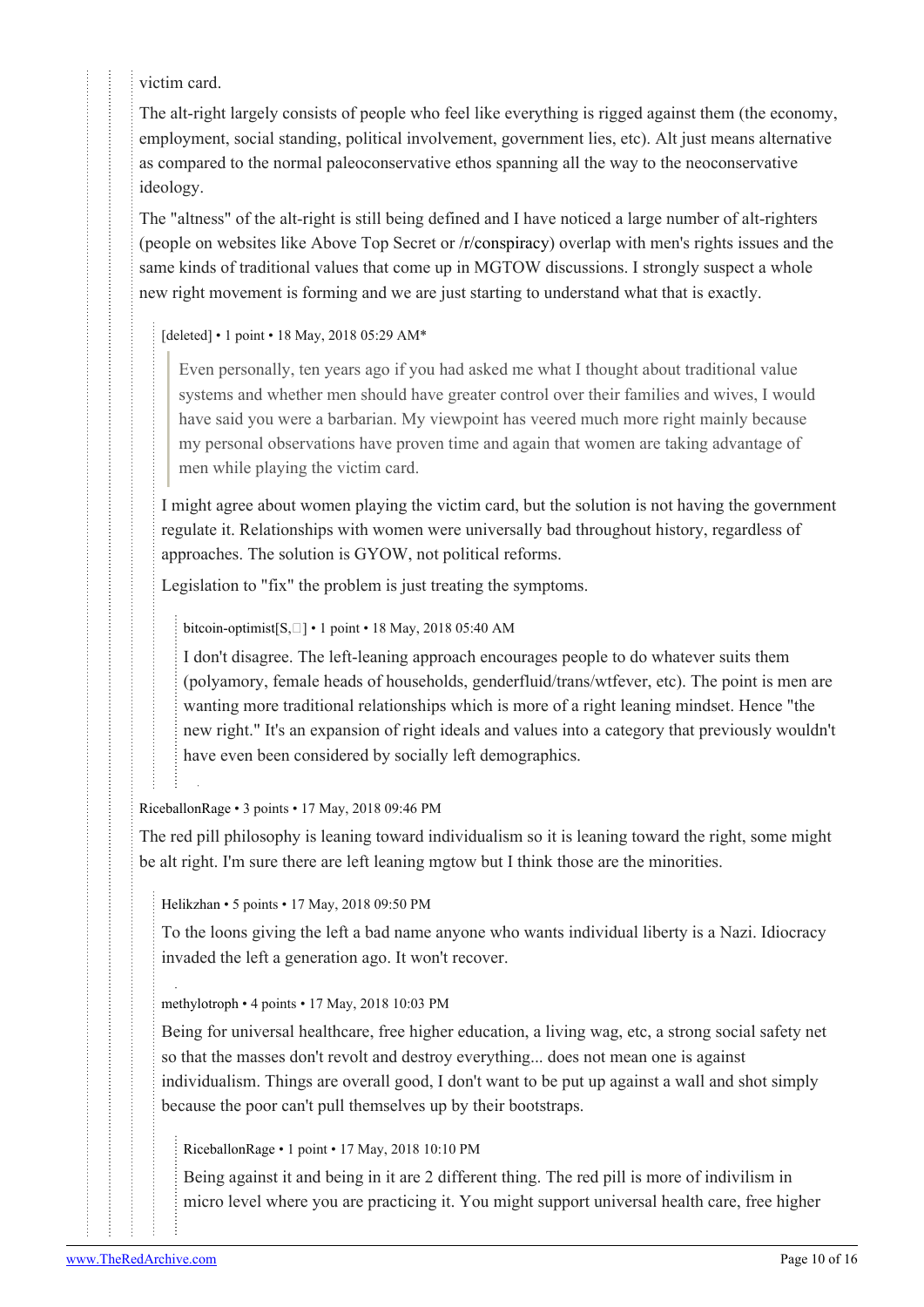education, and other left leaning agenda stuff but that's on the macro scale. Individually, you are still responsible for yourself. Mgtow is a selfish philosophy where one should only support what is best for them at the individual level.

[methylotroph](https://old.reddit.com/user/methylotroph) • 4 points • 17 May, 2018 10:31 PM

Yeah well what is best for me is not having this developed society collapse economically or even socially because the rich could not pay back to the masses who lost their livelihoods from automation, outsourcing and immigrants.

[phreshstart](https://old.reddit.com/user/phreshstart) • 2 points • 18 May, 2018 04:11 AM

For instance I don't give half a fuck about politics, the system is broken and corrupt to the core... for me it does not matter who's in charge.

[deleted] • 4 points • 17 May, 2018 10:41 PM

no it isn't. it's simply anti-left. and not even anti-all-of-the-left... i'd say a bit of the libs near the middle could still easily be redpilled.

[Rodion-Raskolnikov](https://old.reddit.com/user/Rodion-Raskolnikov) • 1 point • 18 May, 2018 04:57 AM

I'm very left wing and I'm disgusted at what the identity politics brigade has done to not just the left but society in general. Feminism has gone too far. Relations between men and women are broken beyond repair. MGTOW for life now.

bitcoin-optimist $[S, \Box] \cdot 1$  $[S, \Box] \cdot 1$  $[S, \Box] \cdot 1$  point  $\cdot 18$  May, 2018 05:03 AM You and me both. \*fist bump\*

[deleted] 17 May, 2018 10:12 PM [deleted]

[Steins2036](https://old.reddit.com/user/Steins2036) • 1 point • 18 May, 2018 04:35 AM

I do get stressed from women, not because I want them but because the society expects me to want them and act accordingly.

[apugsthrowaway](https://old.reddit.com/user/apugsthrowaway) • 5 points • 17 May, 2018 10:01 PM

Swap TRP and incels. Incels want women but they're unwilling to change their behavior/outlook in order to find one.

[methylotroph](https://old.reddit.com/user/methylotroph) • 8 points • 17 May, 2018 10:35 PM

No I get it now, activism is external change, not internal, it is a demand society change for you, or in incels case a total jealous hate for society.

Look I do feel sorry for the incels, but they got to figure out it is their own desire for sex and love that is causing them suffering, once they let go of that they are free.

[michaelkc03](https://old.reddit.com/user/michaelkc03) • 1 point • 18 May, 2018 02:57 AM

I'd just like to say that Desire for sex is biological. As man you have a natural desire to reproduce with a woman.

I don't know anything about the incel crowd except that is stand for involuntarily celibate...I lean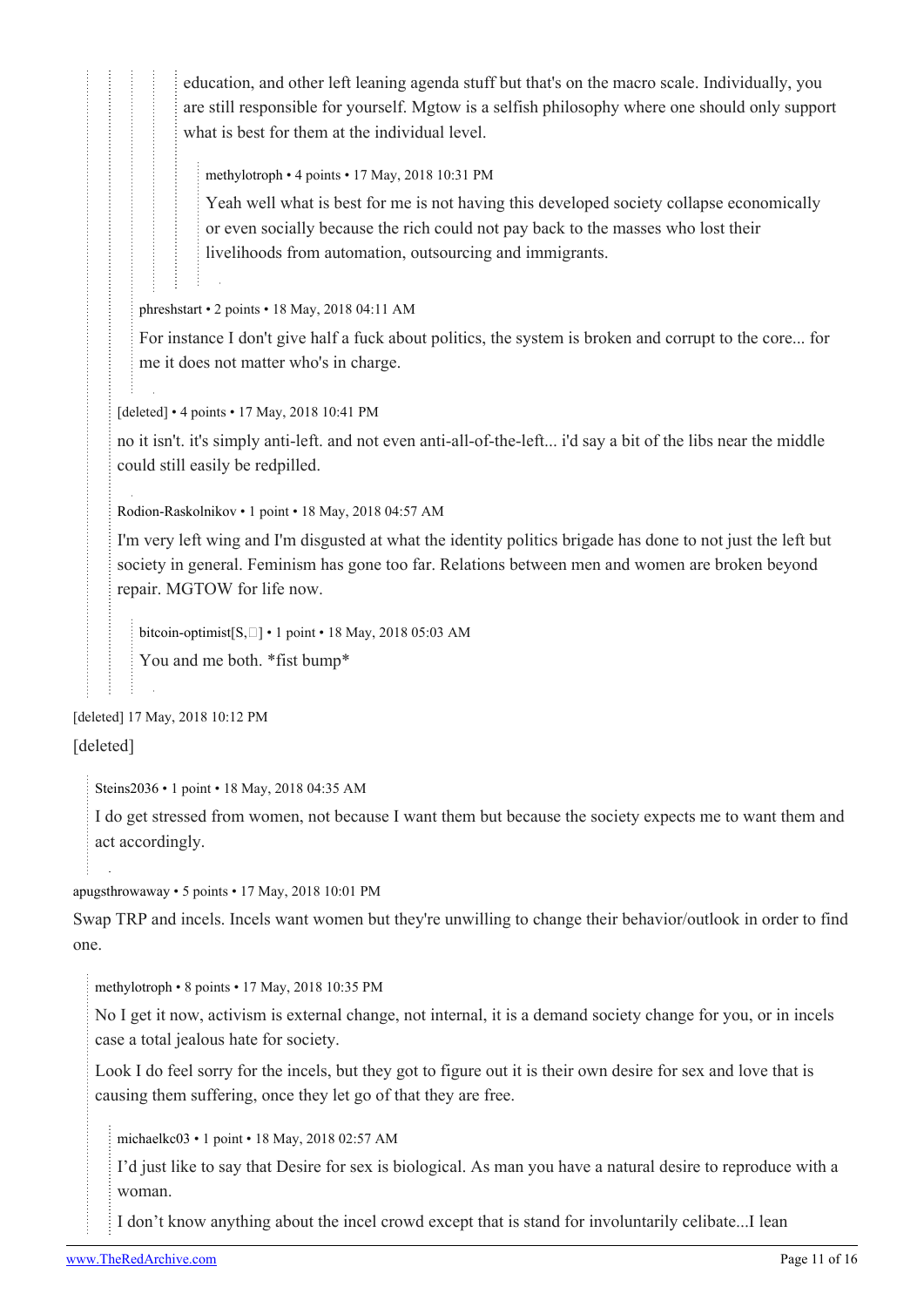redpill/mgtow. They are not mutually exclusive.

What I like about the redpill is it opens guys eyes up to the true nature of women. It gives them the opportunity to affect their reality and perhaps obtain sexual relationships.

What I like about MGTOW is that it separates sexuality and masculinity. Sexuality is one aspect of masculinity, but it's not the end all. In addition, MGTOW provides daily examples of how social institutions like marriage can be detrimental to a man's life.

But all that aside, I'm a man. I like to have sex with women. If I choose not to that does not affect my masculine identity.

It's just hard in my opinion to tell guys who are probably so sexually frustrated to eliminate their desire for sex...instead I say go checkout TRP, apply and then come back to MGTOW, it's really a full circle process.

[XupaCudeGoianinha](https://old.reddit.com/user/XupaCudeGoianinha) • 2 points • 17 May, 2018 10:31 PM

I think it's more like they don't think it would matter either way.

[cekujiw](https://old.reddit.com/user/cekujiw) • 2 points • 18 May, 2018 01:06 AM

This is what happens when we try to use gender studies to shoehorn the manosphere into two arbitrary axes. Desire for women is probably not bad, but I'd call it risk aversion to women. One axis explains the difference between MGTOW and MRA, yet the other the difference between MGTOW and PUA/incel. But then the same x-axis can explain the difference between cucks/simps/betas and MGTOW. This is what happens when two outsiders (one new MGTOW) want to provide insight to a topic they aren't too familiar with themselves. It is like two toddlers trying to teach each other how to speak, mostly gibberish but it may give a semblence of sophistry to the untrained eye. Even few here notice the inconsistencies. Activism doesn't define incel unless the person is both MRA and incel. And we shouldn't be too hung up on labels like the progressives/liberal/leftists/feminists are, really, at the end of the day, incel is just an insult that the group adopted later, not unlike the N word. I'd say MGTOW should unite all men, feminists will always find ways to insult us, to slander us, to ostracize us, should we be concerned about the minutiae and unimportant differences between redpilled brothers? Divide and conquer is what they do. Should we too be a gated community where MGTOW is determined by celibacy, or the amount of misogyny or misanthropy displayed, or cynicism (inactivism), or how many marriages or children we have had?

[trseeker](https://old.reddit.com/user/trseeker) • 3 points • 17 May, 2018 11:27 PM

I think this might be more accurate: Top row should be "Striving for external change/societal advancement." Bottom row should be "Striving for internal change/personal advancement." What do you think?

[bitcoin-optimist](https://old.reddit.com/user/bitcoin-optimist) $[S, \Box] \cdot 2$  $[S, \Box] \cdot 2$  points  $\cdot 17$  May, 2018 11:40 PM

You could probably think of the absolute bottom  $(Y=0)$  as striving for internal change/personal advancement) and the top  $(Y=1)$  as radicalization leading to attacks. If I had to guess most incel guys probably tried the whole PUA approach and just failed so they direct their frustration on society as a whole. PUA who are successful are getting what they want so they are not lashing out.

[trseeker](https://old.reddit.com/user/trseeker) • 1 point • 17 May, 2018 11:42 PM

The generic term "activism" though is misleading. You can have a MGTOW who is is more active in making change in their life than a MRA who is making little effort to change the external world.

bitcoin-optimist $[S, \Box]$  $[S, \Box]$  $[S, \Box]$  • 3 points • 17 May, 2018 11:50 PM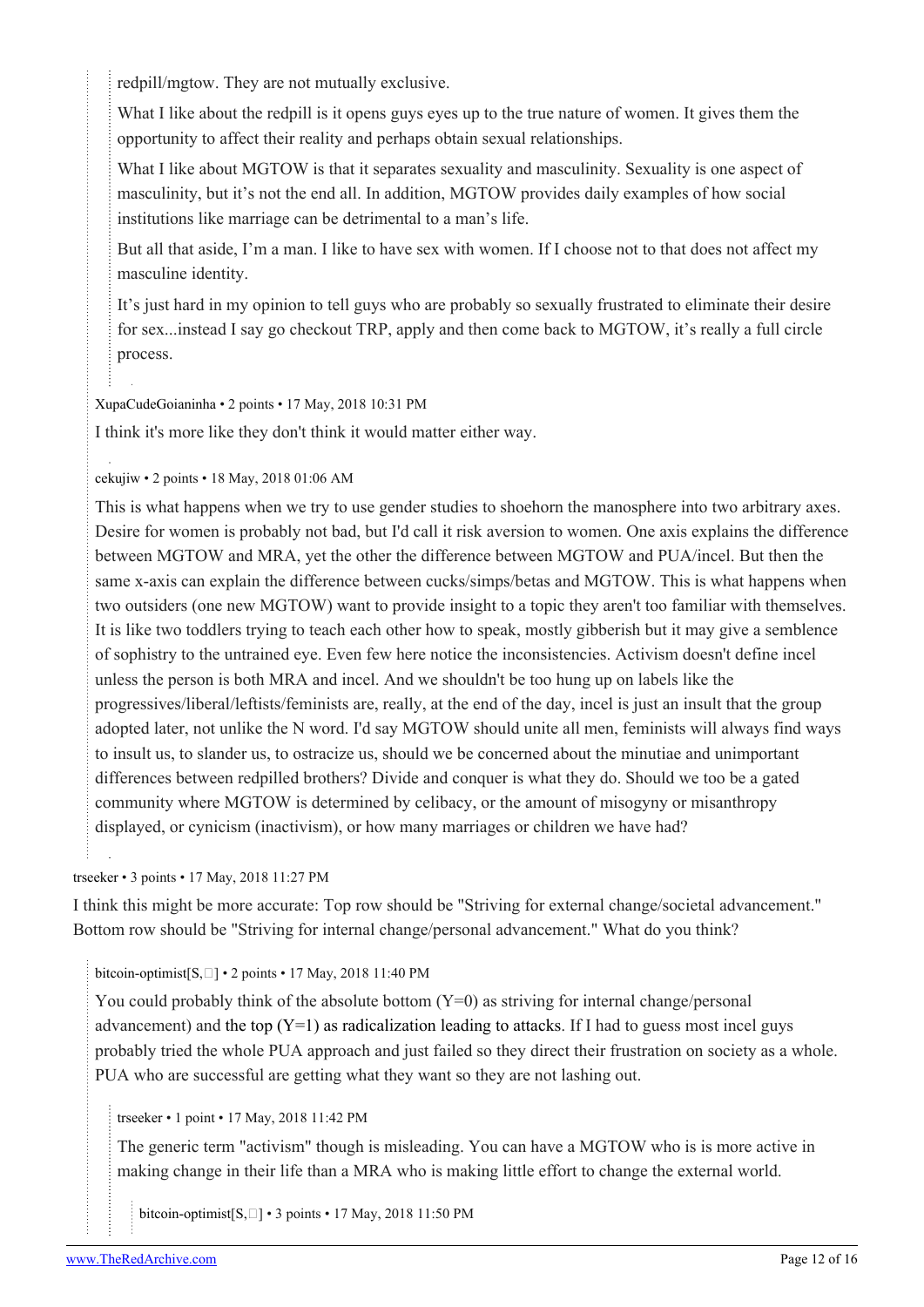I don't disagree. That is really just a third axis that measures intensity of work (self or external). :) We can call that one the manocube.

[RationalMenWin](https://old.reddit.com/user/RationalMenWin) • 2 points • 17 May, 2018 11:24 PM I didn't know Incels were activists. I would have never guessed.

[I-am-the-lul](https://old.reddit.com/user/I-am-the-lul) • 2 points • 17 May, 2018 11:45 PM Are Incels also activists?

[deleted] • 2 points • 17 May, 2018 11:54 PM In what way are incels acitivists?

[Lavochkin8102](https://old.reddit.com/user/Lavochkin8102) • 2 points • 18 May, 2018 12:06 AM I studied the van.

[deleted] • 1 point • 18 May, 2018 01:10 AM *Reverses behind you with an obnoxious beeping noise.* "Nothing personal kid..."

[stringedbeams](https://old.reddit.com/user/stringedbeams) • 2 points • 18 May, 2018 01:43 AM

good start, I want to see some vocel and TFL and a whole bunch of other things networked in there, purple pills and bluepills and married redpills and everything

[bitcoin-optimist](https://old.reddit.com/user/bitcoin-optimist) $[S, \Box] \cdot 1$  $[S, \Box] \cdot 1$  point  $\cdot 18$  May, 2018 01:57 AM Somehow I think [it would start to look like this.](https://i.imgur.com/UFhcIN7.gif) :)

[stringedbeams](https://old.reddit.com/user/stringedbeams) • 2 points • 18 May, 2018 02:12 AM yah that's what I have in mind, graphs like that!

[SpinPlates](https://old.reddit.com/user/SpinPlates) • 2 points • 18 May, 2018 02:14 AM

I ride the line of TRP and MGTOW with a more redpill approach. Women are hypergamous sluts and are only as loyal as the next upgrade in man...That being said I'll never be able to stop sleeping with women but children and marriage is absolutely 100% never going to happen.

It's just a bad deal for men in today's society.

[deleted] • 1 point • 18 May, 2018 02:42 AM How many plates have you cleaned today?

[SpinPlates](https://old.reddit.com/user/SpinPlates) • 1 point • 18 May, 2018 03:06 AM

1 last night. She was dirty.

[irreditt](https://old.reddit.com/user/irreditt) • 2 points • 18 May, 2018 02:23 AM

Without labels, there are only people. And we're all in this together.

[deleted] • 2 points • 18 May, 2018 03:15 AM

What if: You have a high desire for activism, and high desire for women, and *can* get women? Where is that on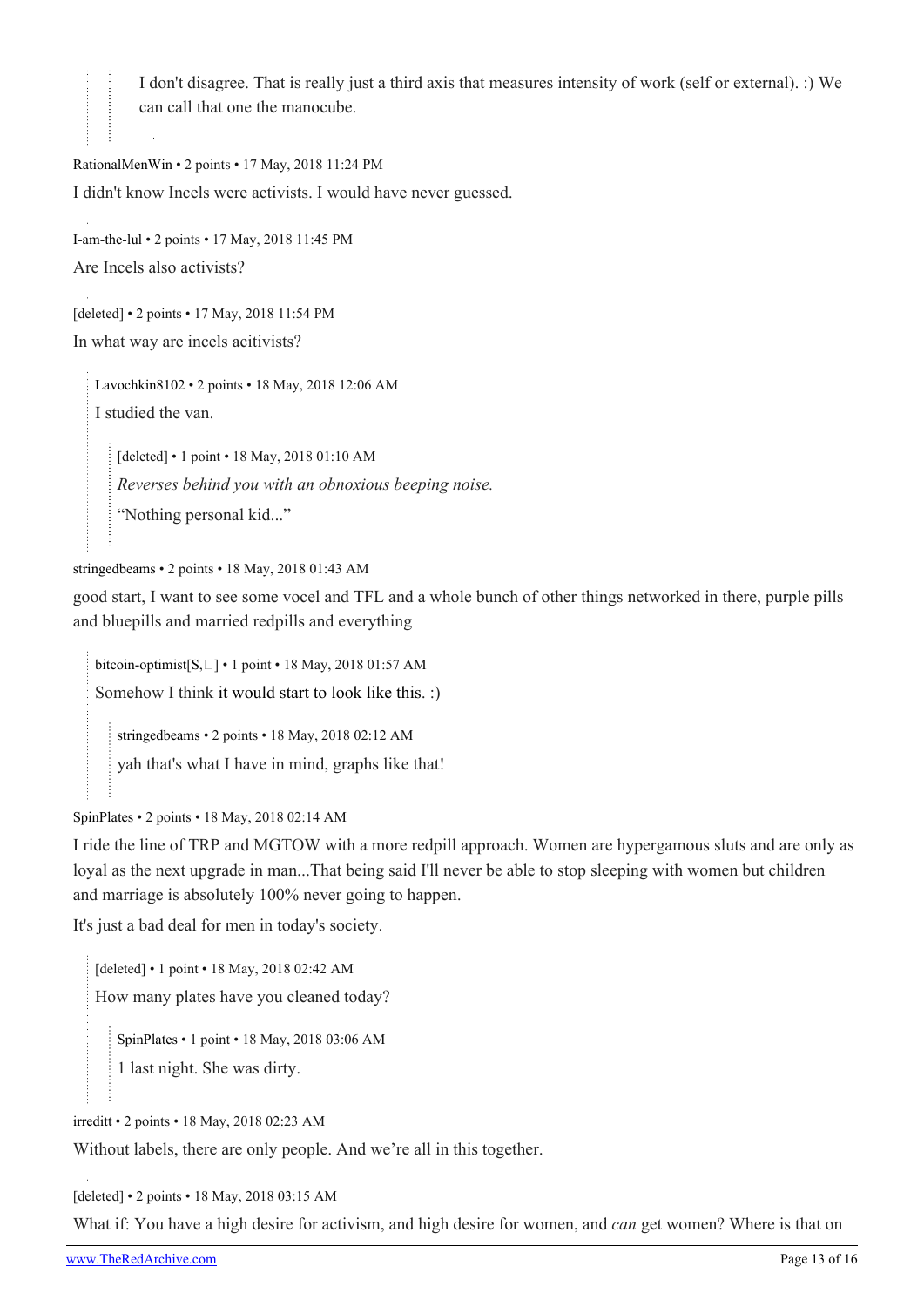#### the scale?

[bitcoin-optimist](https://old.reddit.com/user/bitcoin-optimist) $[S, \Box] \cdot 1$  $[S, \Box] \cdot 1$  point  $\cdot 18$  May, 2018 03:36 AM\*

Good question. The scenario that you are describing reminds me of [a comment](https://imgur.com/gallery/WnWfv/comment/1263098821/1) I read a month ago in [a thread](https://imgur.com/gallery/WnWfv/comment/1263043049/1) [on Imgur](https://imgur.com/gallery/WnWfv/comment/1263043049/1). There is definitely an assumption that the greater the access to the kinds of women MGTOW men want (NAWALT / unicorns), Incel men want (any woman?), MRA men want (women that won't divorce rape them /w traditional values), and TRP men want (any hot chick?) decreases their presence in a given "manogrid" category. I'd guess a PUA who accepts the red pill who gets a new tinder hookup every night, but is disgusted with the whole culture is probably [around here.](https://i.imgur.com/hjUNGDT.png)

[genethedog](https://old.reddit.com/user/genethedog) • 2 points • 18 May, 2018 02:10 PM GOLD!

[aaaGreg](https://old.reddit.com/user/aaaGreg) • 1 point • 17 May, 2018 08:29 PM This is helpful

[deleted] • 1 point • 17 May, 2018 10:42 PM

Lol 'activism'. Posting on the internet whining about being single is activism now?

[Dsingis](https://old.reddit.com/user/Dsingis) • 2 points • 18 May, 2018 12:57 AM

"aka The New Right" speak for yourself.

Just because I'm MGTOW doesn't mean I'm not a social democrat.

[AntiAbleism](https://old.reddit.com/user/AntiAbleism) • 1 point • 18 May, 2018 01:29 AM

I'm the farthest thing from right wing. Shit like this makes people not take us seriously.

[SirNecroKnight](https://old.reddit.com/user/SirNecroKnight) • 1 point • 18 May, 2018 02:04 AM Makes sense I guess..

[fishtab](https://old.reddit.com/user/fishtab) • 1 point • 18 May, 2018 02:28 AM What is MRA And TRP?

[bitcoin-optimist](https://old.reddit.com/user/bitcoin-optimist) $[S, \Box] \cdot 1$  $[S, \Box] \cdot 1$  point  $\cdot 18$  May, 2018 02:32 AM <http://archive.fo/kLOU3#selection-3141.0-3141.266>

[deleted] • 1 point • 18 May, 2018 04:47 AM

```
How about 'Man-o-gram'.
```
[EconomistMagazine](https://old.reddit.com/user/EconomistMagazine) • 1 point • 18 May, 2018 06:48 AM Why is this the new right? Is this "right" as in political or correct? I'm confused

[hirayama\\_ronin](https://old.reddit.com/user/hirayama_ronin) • 1 point • 18 May, 2018 08:03 AM

Respectfully, I suggest the graph should be flipped, with the vertical ascending.

I suggest also that MRA doesn't fit into this graph. MRA is too broad a category. Upon what basis have you included it as desiring women less? Did you conduct a survey?

Also, I take issue with categorizing the Manosphere as necessarily the "new right." Men's issues cut through the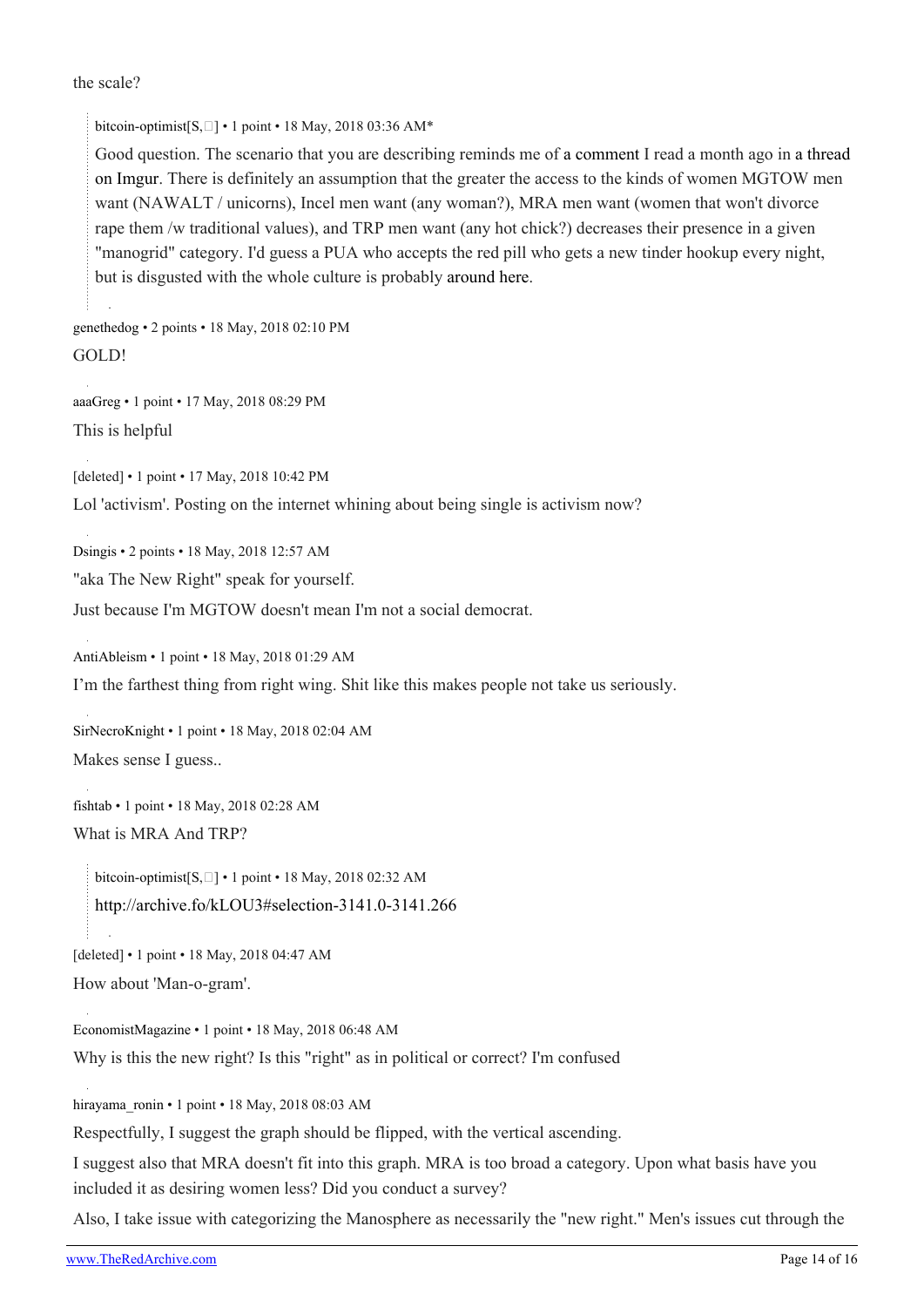right and left dichotomy. This is true even if there is a strong presence of right wing thinking in the manosphere. Edit. I read your detailed write up, but still wonder why you included MRA as you did.

[csdspartans7](https://old.reddit.com/user/csdspartans7) • 1 point • 18 May, 2018 12:48 PM So the new right is a bunch of virgins now?

[BalancingVices](https://old.reddit.com/user/BalancingVices) • 1 point • 18 May, 2018 06:27 PM

The manosphere has little to do with activism, let alone right-wing politics, though overlap happens.

Here's the real difference:

When faced with a defective and over-priced product,

1 MGTOW simply won't buy the product

2 TRP and PUAs try to convince the seller to give it away for free (with varying degrees of success)

3 Incels obsess over it and complain they cannot afford it

4 MRAs buy the product first and then demand the price should be lower (zero success guaranteed).

[bitcoin-optimist](https://old.reddit.com/user/bitcoin-optimist) $[S, \Box] \cdot 1$  $[S, \Box] \cdot 1$  point  $\cdot 18$  May, 2018 06:51 PM\*

The manosphere has little to do with activism

MRA stands for Men's Rights **Activists**. The blackpill, the main philosophy behind incels, is a reproachment of all society. [Right leaning belief systems](https://www.reddit.com/r/MGTOW/comments/8k7g55/the_manosphere_in_a_single_graphic/dz5pz0k/) (ignore the word politics because politics is a call for action- a person's beliefs or world view is something bigger) almost always overlaps with traditional values. What's fascinating is these traditional values are being accepted more and more by socially left men. This is why it fits the name of a "new right." The rest of what you wrote isn't contentious and I'd say is pretty on the money.

[BalancingVices](https://old.reddit.com/user/BalancingVices) • 1 point • 19 May, 2018 09:16 AM

I concede the MRA point: they don't get any change done, but they do protest in public, so yes, they are activists. Not sure about their left-vs-right leanings though. Talking about you plight, asking society to fix the problem and having enough trust in the fairness of the system, to even consider trying, seems to me like having a left-leaning outlook.

I've been around MGTOW long enough to recognize a pattern of personal responsibility and individualism, but that's just MGTOW.

I'm not convinced PUAs and incels tend to have any general leanings on the l-r spectrum. Even a commie could prioritize having a girlfriend or plates and fail or succeed.

Pellaeon redpill • 1 point • 18 May, 2018 06:36 PM

What is the green shading supposed to represent?

Also, I wouldn't consider most incels activists. Most of them, the Reddit version anyway, just want to moan about how much they hate their lives. I believe they tend to stay in their own circle most of the time as they get shit on very quickly for popping in elsewhere.

MGTOWs, in my opinion, are more likely to try to convert others to their beliefs than incels.

[TotesMessenger](https://old.reddit.com/user/TotesMessenger) • 1 point • 8 September, 2018 01:17 PM

I'm a bot, *bleep*, *bloop*. Someone has linked to this thread from another place on reddit: